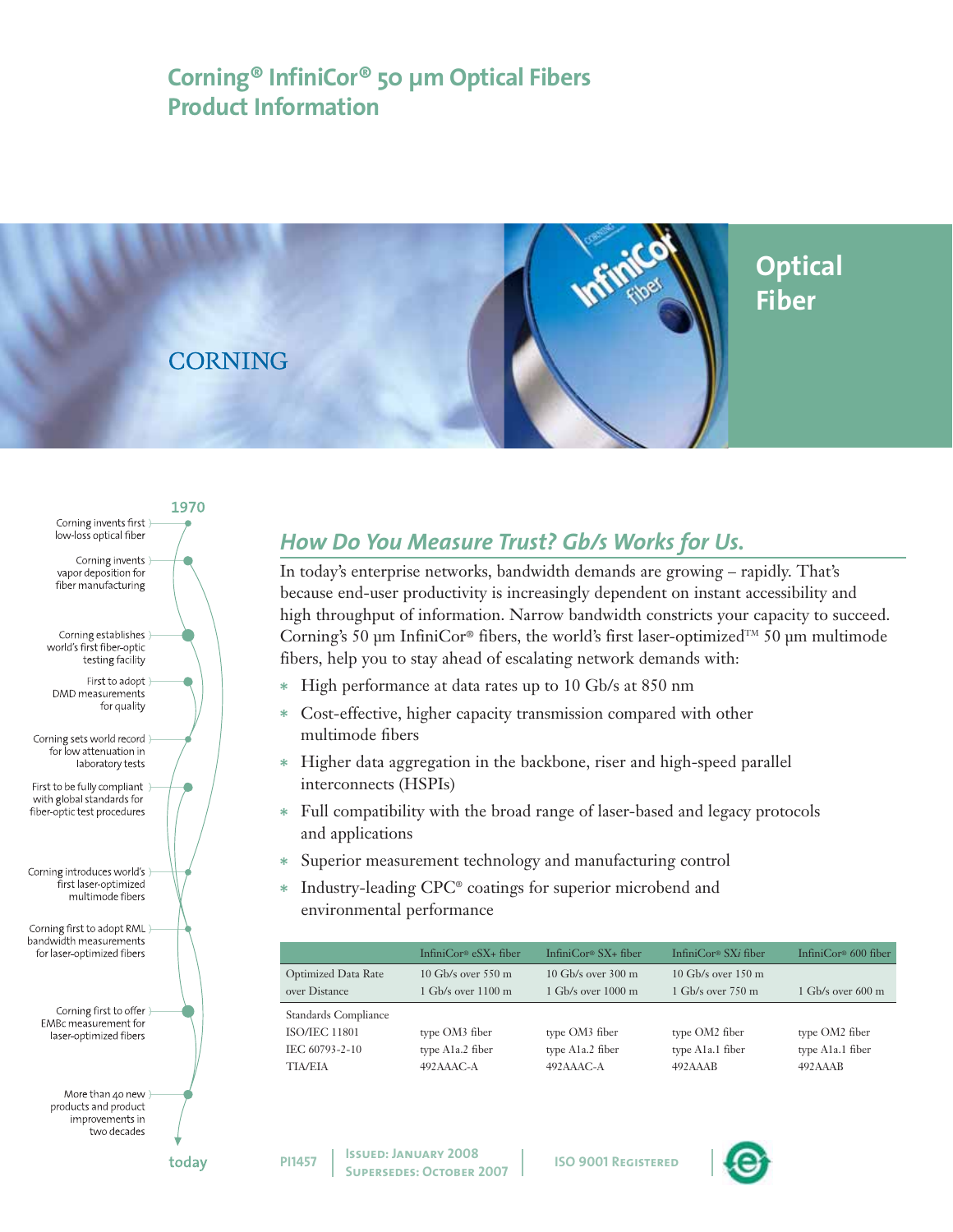No one can match Corning's superior measurement technology and manufacturing control of the refractive index profile. Consequently, InfiniCor 50 µm optical fibers offer exceptional bandwidth for high performance, while allowing the use of low-cost, high-speed 850 nm vertical cavity surface-emitting lasers (VCSELs).

### *Thoroughly Measured for Performance You Can Count On*

Real Value for Your Network<br>
No one can match Coming's superior<br>
the refractive index profile. Conseque<br>
bandwidth for high performance, which<br>
carrity surface-emitting lasers (VCSEL<br>
Thoroughly Meassured for Pe<br>
Coming is Corning is a world leader in developing and using the most advanced measurement techniques for laseroptimized multimode fibers. In fact, InfiniCor fibers are more thoroughly measured than any other multimode fiber on the market. Corning uses direct manufacturing process control and final product measurements for all InfiniCor fibers to ensure performance in laser-based systems.

We ensure EMB via calculated effective modal bandwidth (EMBc) for all of our InfiniCor 50 µm optical fibers. EMBc is a differential mode delay (DMD)-based bandwidth value that best predicts multimode system performance in high-bandwidth laser-based 10 Gb/s and 1 Gb/s systems. Corning is the first optical fiber manufacturer to offer EMBc measurements for its laser-optimized multimode fibers.

### *Corning*® *Optical Fiber – The Measure of Trust*

### Corning's Service Advantage

Corning Optical Fiber delivers the world's most comprehensive package of innovative products and services, including:

- Worldwide sales support and door-to-door customer service
- Full range of fibers and special order capabilities
- Specialized support from technical experts
- Extensive fiber delivery capabilities with proven success rates
- Real-time, Web-based customer information
- Dedicated account support for our long-term supply customers
- Fiber support services and technical information for end-customers

At Corning Optical Fiber, we strive to provide the best possible customer service and technical support – before, during and after the sale. As a customer, you'll benefit from our established and extensive support infrastructure that's ready to meet your specific needs.

### Corning's Product Advantage

Our state-of-the-art, dual acrylate CPC® coatings provide excellent mechanical protection and handleability. Designed to be mechanically strippable, CPC coatings are optimized for many different cable designs.

Corning is committed to product excellence and meeting the evolving needs of our customers. As updates to fiber characteristics or performance specifications become available, they will be posted on the Corning Optical Fiber website at www.corning.com/opticalfiber.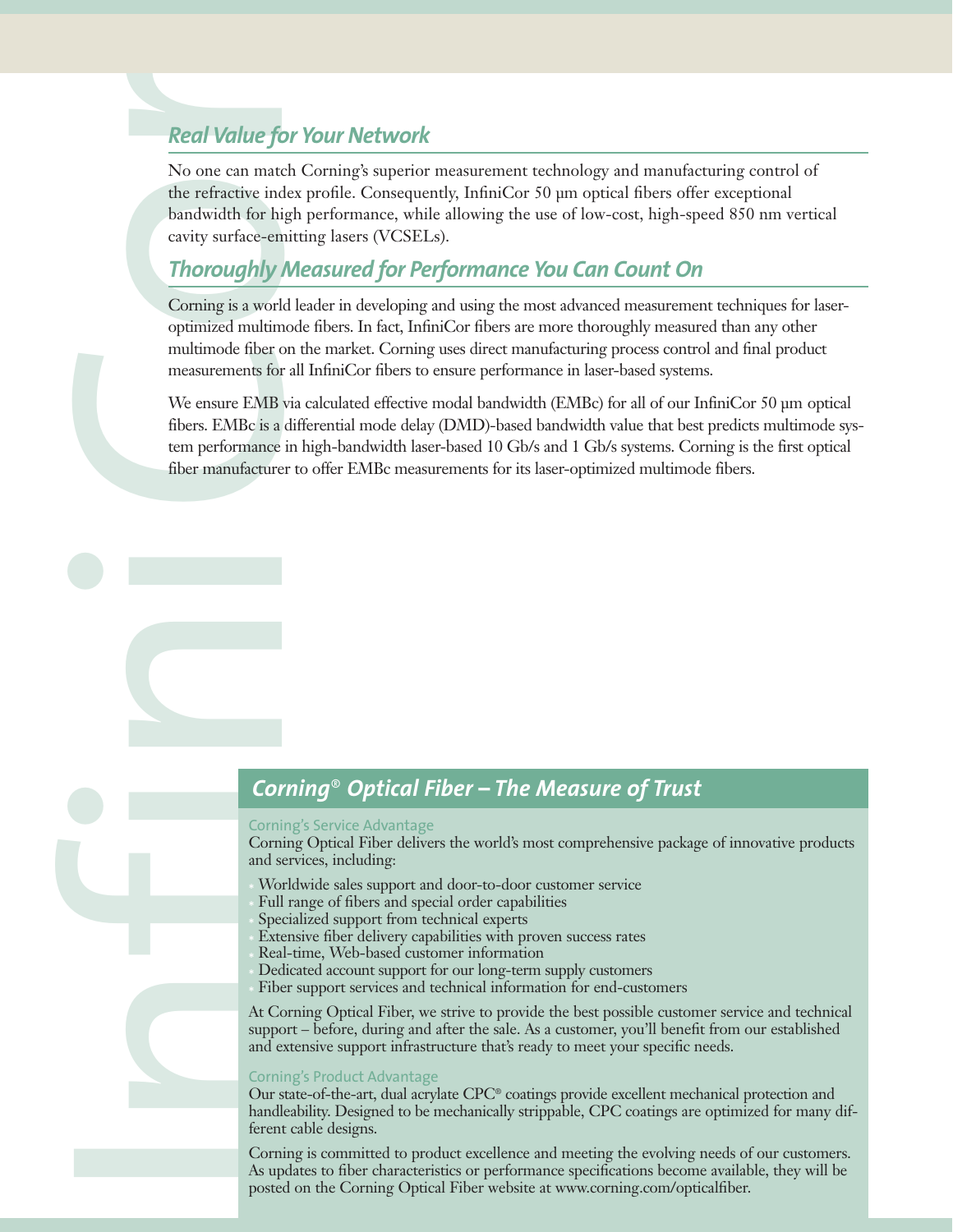# *Optical Specifications*

### **Bandwidth**

|                        | High Performance EMB* | Legacy Performance EMB**              |
|------------------------|-----------------------|---------------------------------------|
|                        | $(MHz \cdot km)$      | $(MHz \cdot km)$                      |
| Corning Optical Fiber  | 850 nm Only           | $1300 \text{ nm}$<br>$850 \text{ nm}$ |
| InfiniCor eSX+ fiber   | 4700                  | 1500<br>500                           |
| InfiniCor $SX$ + fiber | 2000                  | 1500<br>500                           |
| InfiniCor SXi fiber    | 850                   | 700<br>500                            |
| InfiniCor 600 fiber    | 510                   | 500<br>500                            |
|                        |                       |                                       |

\*Ensured via minEMBc, per TIA/EIA 455-220A and IEC 60793-1-49, for *high performance laser-based* systems (up to 10 Gb/s). \*\*OFL BW, per TIA/EIA 455-204 and IEC 60793-1-41, for *legacy* and *LED-based* systems (typically up to 100 Mb/s).

### **Attenuation**

| Wavelength | Maximum Value            |  |
|------------|--------------------------|--|
| (nm)       | dB/km)                   |  |
| 850        | $\overline{\phantom{a}}$ |  |
| 1300       | U.O                      |  |
|            |                          |  |

No point discontinuity greater than 0.2 dB.

Attenuation at 1380 nm does not exceed the attenuation at 1300 nm by more than 3.0 dB/km.

Induced attenuation from 100 turns around a 75 mm mandrel shall be  $\leq 0.5$  dB at 850 nm and 1300 nm.

#### **Numerical Aperture**

 $0.200 \pm 0.015$ 

## *Dimensional Specifications*

### **Glass Geometry**

| Core Diameter            | $50.0 \pm 2.5 \text{ µm}$          |
|--------------------------|------------------------------------|
| <b>Cladding Diameter</b> | $125.0 \pm 2.0 \,\text{\textmu m}$ |
| Core-Clad Concentricity  | $\leq 1.5$ µm                      |
| Cladding Non-Circularity | $\leq 1.0\%$                       |
| Core Non-Circularity     | $~<~5\%$                           |

### **Coating Geometry**

| <b>Coating Diameter</b>                         | $245 \pm 5 \text{ µm}$ |
|-------------------------------------------------|------------------------|
| Coating-Cladding Concentricity $\lt$ 12 $\mu$ m |                        |

## *Environmental Specifications*

| Environmental Test           | <b>Test Condition</b>                               | Induced Attenuation<br>850 and 1300 nm |
|------------------------------|-----------------------------------------------------|----------------------------------------|
|                              |                                                     | (dB/km)                                |
| Temperature Dependence       | $-60^{\circ}$ C to $+85^{\circ}$ C                  | $\leq 0.10$                            |
| Temperature Humidity Cycling | $-10^{\circ}$ C to $+85^{\circ}$ C and 4% to 98% RH | $\leq 0.10$                            |
| Water Immersion              | $23^{\circ}C \pm 2^{\circ}C$                        | $\leq 0.20$                            |
| Heat Aging                   | $85^{\circ}$ C ± 2°C                                | $\leq 0.20$                            |
| Damp Heat                    | 85°C at 85% RH                                      | $\leq 0.20$                            |

Operating Temperature Range: -60ºC to +85ºC

# *Mechanical Specifications*

### **Proof Test**

The entire fiber length is subjected to a tensile stress  $\geq 100$  kpsi (0.7 GN/m<sup>2</sup>)<sup>\*</sup>. \*Higher proof test levels available.

**Length**

Fiber lengths available up to 17.6 km/spool.